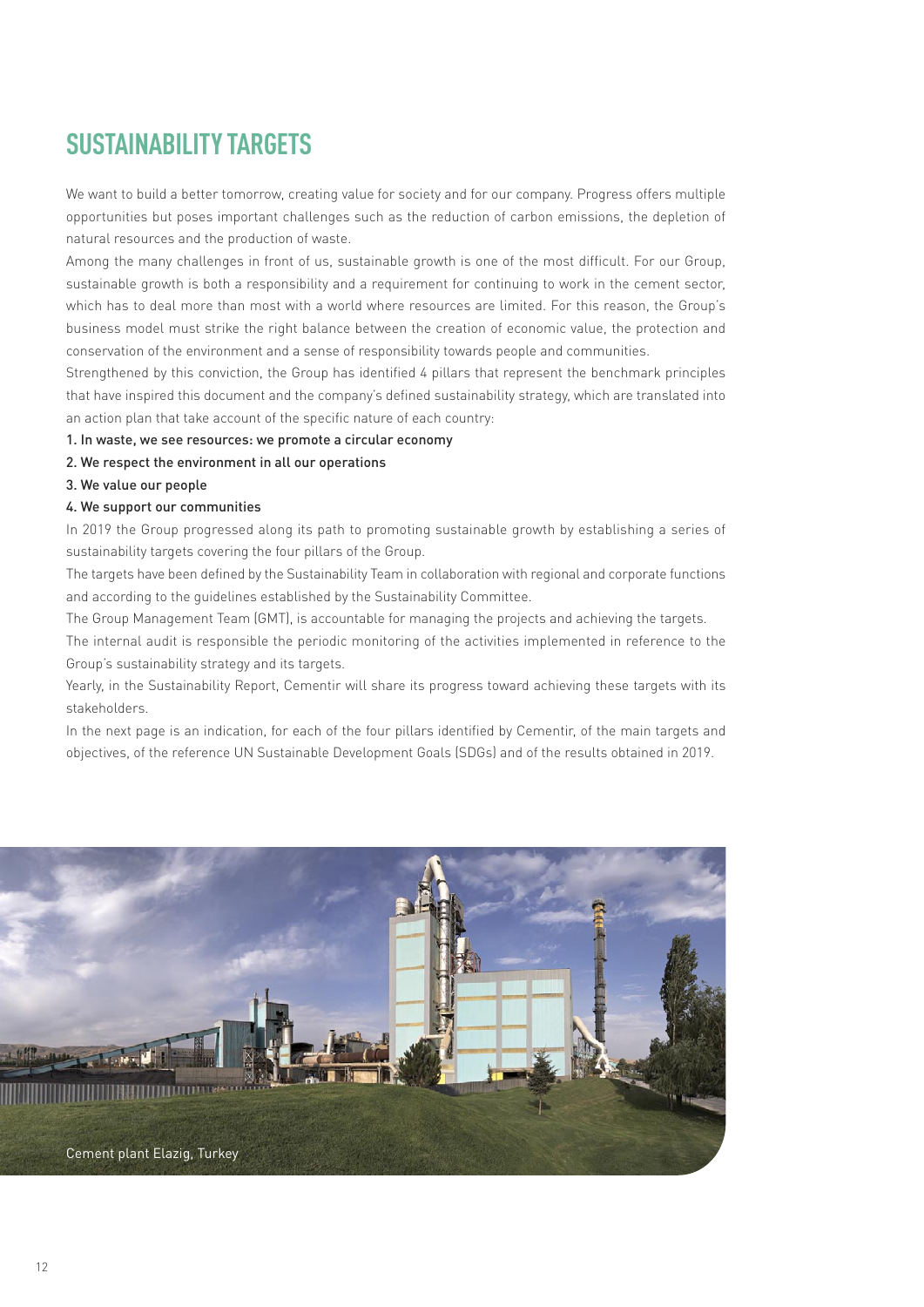| <b>UN SDGs</b>                                            | <b>Target</b>                                                     | <b>Detailed description</b>                                                                                                                                                                                                                                                                                                   | 2019 Results                                                                                                                                | <b>Deadline and progress</b> |                                           | <b>Pages</b>                                                                    |
|-----------------------------------------------------------|-------------------------------------------------------------------|-------------------------------------------------------------------------------------------------------------------------------------------------------------------------------------------------------------------------------------------------------------------------------------------------------------------------------|---------------------------------------------------------------------------------------------------------------------------------------------|------------------------------|-------------------------------------------|---------------------------------------------------------------------------------|
| RESPONSIBLE<br>CONSUMPTION<br>AND PRODUCTION<br>13 RUMATE | 77% of alternative<br>fuels for Grey cement<br>production by 2030 | The Group target has differentiated<br>goals for each single plant producing<br>grey cement. The overall Group target<br>defined, which also has intermediate<br>target dates in 2022 and 2025, has a<br>final target date in 2030                                                                                            | In 2019, 31.4% of<br>alternative fuels were<br>used to produce grey<br>cement                                                               | 2022<br>2025<br>2030         | Target in line<br>with planned<br>roadmap | <b>Alternative fuels</b><br>(pag. 49/51)<br><b>Climate Tragets</b><br>(paq. 59) |
| RESPONSIBLE<br>ONSUMPTION<br>AND PRODUCTIO                | 6% of alternative fuels<br>for White cement                       | The demand for consistency in the color<br>of white cement is much higher than for<br>grey as there is a high attention to the                                                                                                                                                                                                | In 2019, 3.9% of<br>alternative fuels were<br>used to produce white                                                                         | 2022<br>2025<br>2030         | Target in line<br>with planned<br>roadmap | <b>Alternative fuels</b><br>(pag. 49/51)                                        |
| $13$ $\frac{CUMAT}{ACTON}$                                | production by 2030                                                | purity of the color. Alternative fuels<br>affect the color and for this reason their<br>utilization is drastically limited in the<br>production of white cement. This<br>explains the reason of the 6% final<br>target defined in the white cement<br>production, which also contains<br>intermediate target in 2022 and 2025 | cement                                                                                                                                      |                              |                                           | <b>Climate Tragets</b><br>(pag. 59)                                             |
| RESPONSIBLE<br>CONSUMPTION<br>AND PRODUCTION              | Waste recycling                                                   | Since 2009, Cementir has been operating<br>in the urban and industrial waste<br>management and processing sector                                                                                                                                                                                                              | In 2019, the Group's<br>plants recycled,<br>through mechanical<br>selection and<br>treatment processes<br>almost 7,000 tons of<br>materials | ongoing                      | Target in line<br>with planned<br>roadmap | Waste<br>Management<br>(pag. 36 / 37)                                           |
| 2 RESPONSIBLE<br>CONSUMPTION<br>AND PRODUCTIC             | Production of<br>alternative fuels from<br>waste                  | The Group's plants produce alternative<br>fuels and thermal energy, minimizing<br>landfill waste and contributing to the<br>reduction of greenhouse gas (GHG)<br>emissions                                                                                                                                                    | In 2019, the Group's<br>treatment plants<br>produced a total of<br>100,000 tons of fuel<br>from waste                                       | ongoing                      | Target in line<br>with planned<br>roadmap | Waste<br>Management<br>(pag. 36 / 37)                                           |

# **>CIRCULAR ECONOMY Pillar I: In waste, we see resources: we promote a circular economy**

12 '

### **>ENVIRONMENT Pillar II: We respect the environment in all our operations**

| <b>UN SDGs</b>                                                                          | <b>Target</b>                                                                 | <b>Detailed description</b>                                                                                                                                                                                                                                                                                                                                                                                                                                                                   | <b>2019 Results</b>                                                                          | <b>Deadline and progress</b> |                                           | <b>Pages</b>                                                                                  |
|-----------------------------------------------------------------------------------------|-------------------------------------------------------------------------------|-----------------------------------------------------------------------------------------------------------------------------------------------------------------------------------------------------------------------------------------------------------------------------------------------------------------------------------------------------------------------------------------------------------------------------------------------------------------------------------------------|----------------------------------------------------------------------------------------------|------------------------------|-------------------------------------------|-----------------------------------------------------------------------------------------------|
| $13$ $\frac{CUMATE}{ACTOON}$<br>œ                                                       | $CO2$ reduction target of<br>30% per ton of cement<br>by 2030 (baseline 1990) | Cementir has set CO <sub>2</sub> emission<br>reduction targets, using a 1990<br>baseline, for grey and white cement<br>production. The 2030 target includes a<br>35% reduction for white cement<br>(equivalent to 808 kg/TCE in 2030) and<br>31% reduction for grey cement<br>(equivalent to 500 kg/TCE in 2030).<br>Intermediate targets for 2022 and 2025<br>have been defined                                                                                                              | In 2019, the $CO2$<br>emission for grey was<br>696 KG/TCE, while for<br>white was 926 Kg/TCE | 2022<br>2025<br>2030         | Target in line<br>with planned<br>roadmap | <b>Climate Targets</b><br>(paq. 59)<br>$CO2$ emissions<br>(pag. 65 / 66)                      |
| AFFORDABLE AND<br>9 NOUSTRY, INNOVATION<br>responsible<br>Consumption<br>UND Production | 100 million green<br>investments in the<br>2020-2022 period                   | In the 2020 - 2022 Industrial Plan, green<br>investments of 100 million euros have been<br>planned which include, among others:<br>- construction of a 8 MW wind farm for<br>the needs of Aalborg plant;<br>- heat recovery in our Danish and<br><b>Turkish plants</b><br>- increase in the use of alternative fuels<br>from current 40% to 80% in Belgium;<br>- digitization of the manufacturing<br>process, maintenance, inventory<br>management and spare parts in all<br>our main plants | In November 2019 the<br>BoD approved the<br>2020-2022 Industrial<br>Plan                     | 2022                         | Target in line<br>with planned<br>roadmap | <b>Cliamte Change</b><br>Strategy<br>(paq.58)<br>Investment in<br>Sustainability<br>(pag. 60) |

13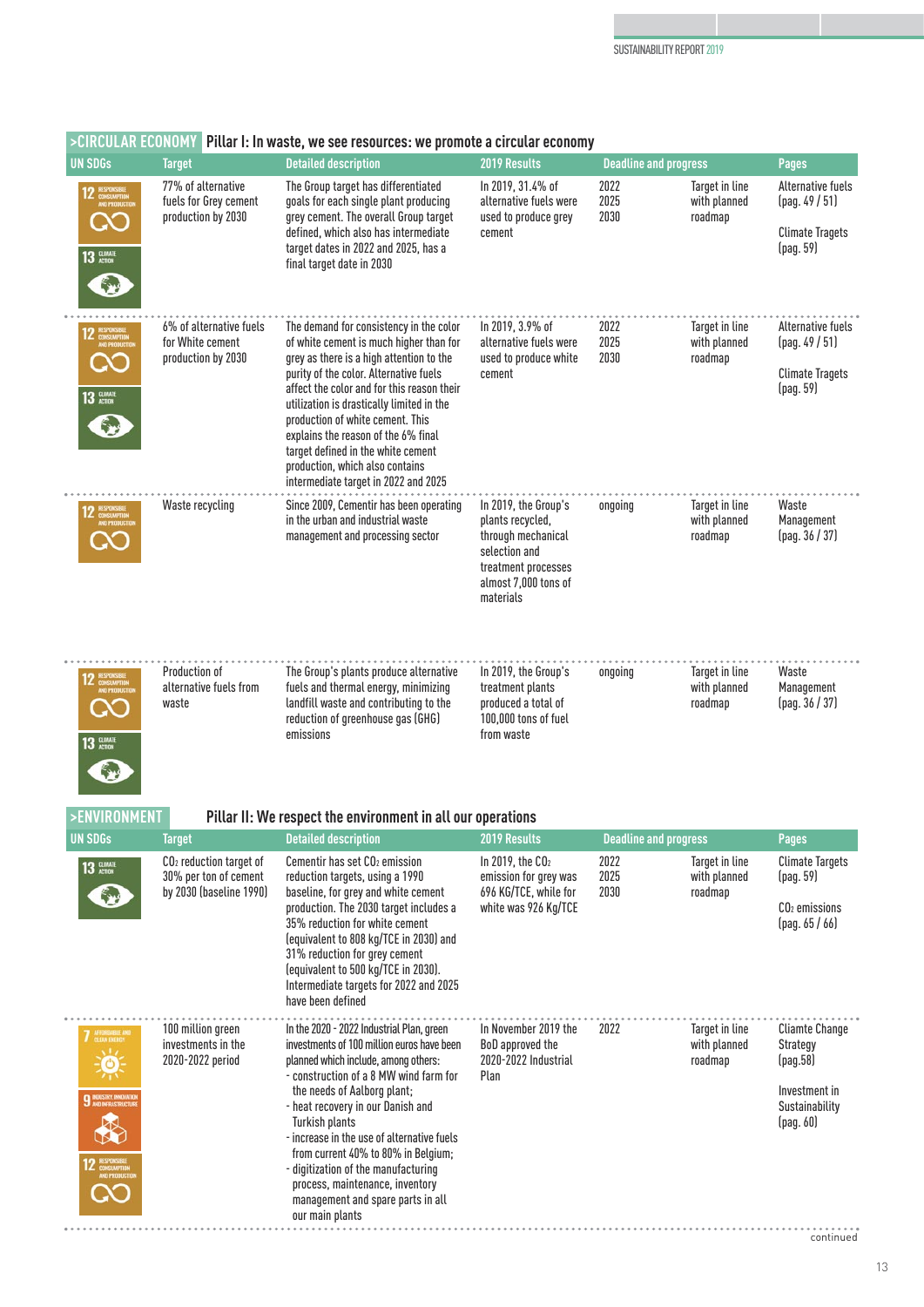#### continued

| >ENVIRONMENT                       |                                                                                                                           | Pillar II: We respect the environment in all our operations                                                                                                                                                                                                                                                                                                                                                                                                                                                            |                                                                                                                                                                                                             |                              |                                                  |                                                                                       |
|------------------------------------|---------------------------------------------------------------------------------------------------------------------------|------------------------------------------------------------------------------------------------------------------------------------------------------------------------------------------------------------------------------------------------------------------------------------------------------------------------------------------------------------------------------------------------------------------------------------------------------------------------------------------------------------------------|-------------------------------------------------------------------------------------------------------------------------------------------------------------------------------------------------------------|------------------------------|--------------------------------------------------|---------------------------------------------------------------------------------------|
| <b>UN SDGs</b>                     | <b>Target</b>                                                                                                             | <b>Detailed description</b>                                                                                                                                                                                                                                                                                                                                                                                                                                                                                            | 2019 Results                                                                                                                                                                                                | <b>Deadline and progress</b> |                                                  | <b>Pages</b>                                                                          |
| $13$ $\frac{CUMTE}{ACTON}$         | Lowering clinker<br>content of grey cement<br>to 69%                                                                      | Application of FUTURECEM™<br>technology. FUTURECEM™ will allows<br>over than 40% clinker replacement in<br>cement, depending on clay type, but<br>keeping the same performance of a<br>pure Portland cement                                                                                                                                                                                                                                                                                                            | In 2019, the clinker $/$<br>cement ratio for grey<br>cement was 82%                                                                                                                                         | 2022<br>2025<br>2030         | Target in line<br>with planned<br>roadmap        | <b>Climate Targets</b><br>(pag. 59)<br>Alternative raw<br>materials<br>[pag. 52 / 54] |
| <b>13 СИМЛЕ</b>                    | Lowering clinker<br>content of white<br>cement to 80%                                                                     | The demands for consistency of color<br>of white cement is much higher than<br>for grey as no nuances of white or<br>colored surfaces can be accepted.<br>Alternative minerals affect the color<br>and for this reason their utilization is<br>drastically limited for white cement                                                                                                                                                                                                                                    | In 2019, the clinker $/$<br>cement ratio for white<br>cement was 84%                                                                                                                                        | 2022<br>2025<br>2030         | Target in line<br>with planned<br>roadmap        | <b>Climate Targets</b><br>(pag. 59)<br>Alternative raw<br>materials<br>[pag. 52 / 54] |
|                                    | District heating in<br>Denmark                                                                                            | In the Danish city of Aalborg, our<br>production plant recovers energy to<br>provide district heating to over 36,000<br>dwellings, which will become 50,000 in<br>the near future, covering about the half<br>of its urban population                                                                                                                                                                                                                                                                                  | In 2019, the Aalborg<br>Plant provided 1,6<br>million Gigajoules of<br>thermal energy to the<br>local community                                                                                             | ongoing                      | Target in line<br>with planned<br>roadmap        | <b>District Heating</b><br>(pag. 79)                                                  |
|                                    | All operating<br>companies have to<br>operate with a certified<br>environmental<br>management system<br>$(i.e$ ISO 14001) | Cementir has defined that all operating<br>companies in the cement production,<br>concrete production and waste<br>management sectors have to operate<br>with a certified environmental<br>management system (i.e. ISO 14001).<br>As of 2019, 67% of all operating<br>companies are certified ISO 14001, in<br>2025 the percentage will be 86% while<br>in 2030 all operating companies will be<br>certified                                                                                                           | In 2019, 67% of<br>operating companies<br>operate with a certified<br>environmental<br>management system                                                                                                    | 2025<br>2030                 | Target in line<br>with planned<br>roadmap        | Environment<br>[pag. 62]                                                              |
| AFFORDABLE AND<br>$\ddot{\bullet}$ | All operating<br>companies have to<br>operate with a certified<br>energy management<br>system (i.e ISO 50001)             | Cementir has defined that all operating<br>companies in the cement production,<br>concrete production and waste<br>management sectors have to operate<br>with a certified energy management<br>system (i.e. ISO 50001).<br>As of 2019, 33% of all operating<br>companies are certified ISO 50001, in<br>2025 the percentage will be double to<br>71% while in 2030 all operating<br>companies will be certified                                                                                                        | In 2019, 33% of all<br>operating companies<br>with a certified energy<br>management system                                                                                                                  | 2025<br>2030                 | Target in line<br>with planned<br>roadmap        | Energy<br>Consumption<br>[pag. 64]                                                    |
| <b>6</b> CLEAN WATER<br>۵          | Reuse water in<br>production                                                                                              | Cementir Group aims to reuse water in<br>production by recycling process water<br>and capturing rainwater from selected<br>areas                                                                                                                                                                                                                                                                                                                                                                                       | In 2019, 65% of water<br>used in the cement<br>production plants was<br>reused                                                                                                                              | ongoing                      | <b>Target in line</b><br>with planned<br>roadmap | Water<br>Consumption<br>(pag. 68)                                                     |
| 17 PARTNERSHIPS                    | <b>Supporting Denmark in</b><br>delivering a 70%<br>reduction in greenhouse<br>gases by 2030                              | Through Aalborg Portland, the Group is<br>involved in the most ambitious CO <sub>2</sub><br>reduction project sponsored by a<br>government. The Managing Director of<br>Aalborg Portland is leading the<br>technical group that will provide to the<br>Danish government the technical<br>forecast of all potential CO <sub>2</sub> reductions<br>achievable by energy intensive industry<br>in Denmark and will define the<br>prerequisites (policy, research,<br>innovation, subsidies, etc.) for such<br>reductions | In December 2019, the<br>Danish Prime Minister<br>appointed the<br><b>Managing Director of</b><br>Aalborg Portland as<br>head of the climate<br>partnership for energy-<br>intensive industry in<br>Denmark | 2030                         | Target in line<br>with planned<br>roadmap        | Commitment<br>on carbon<br>related policy<br>[pag. 61]                                |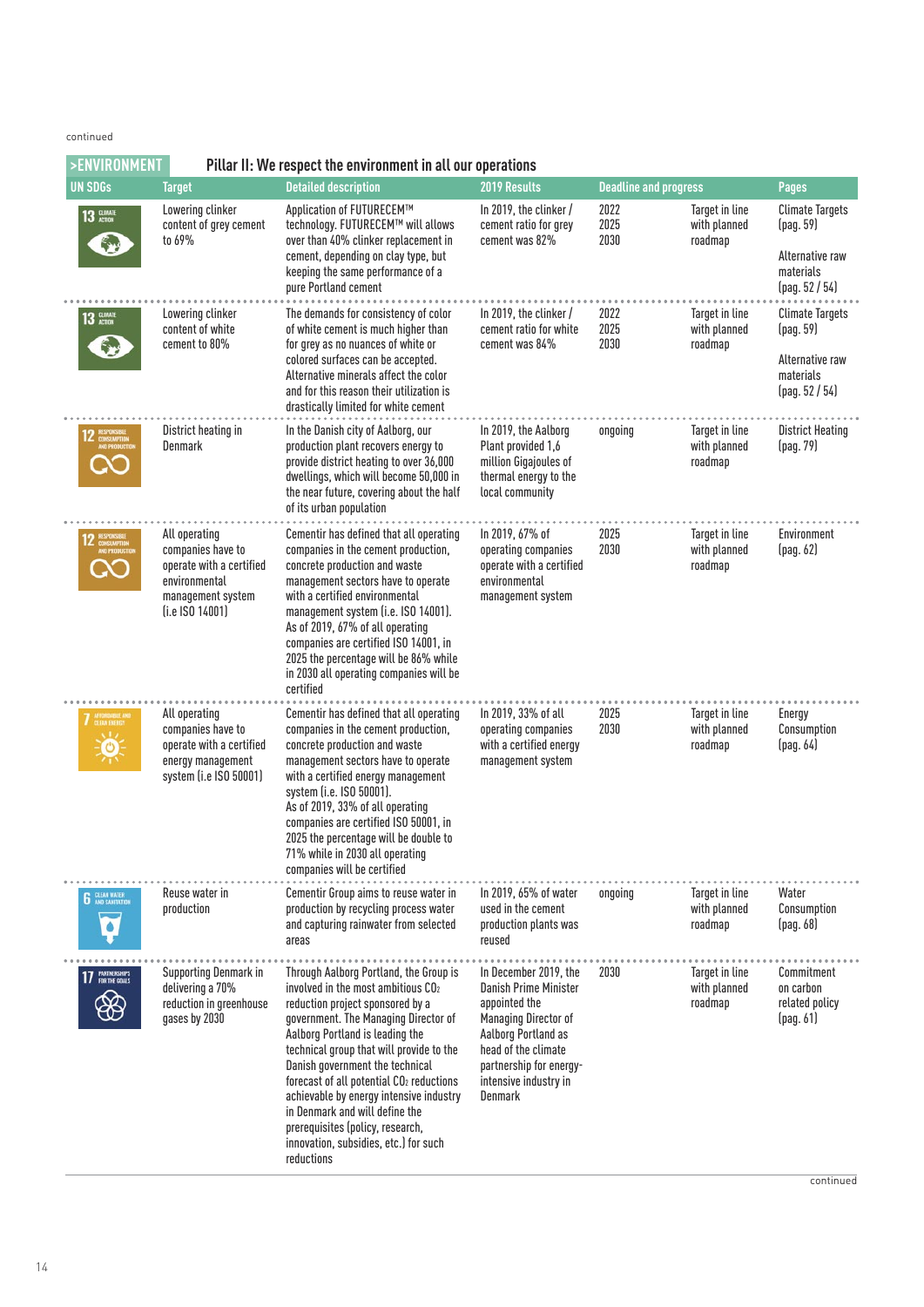### continued

| >PEOPLE                        |                                                                                                                                | Pillar III: We value our people                                                                                                                                                                                                                                                                             |                                                                                                                                                                                                                               |                              |                                           |                                            |
|--------------------------------|--------------------------------------------------------------------------------------------------------------------------------|-------------------------------------------------------------------------------------------------------------------------------------------------------------------------------------------------------------------------------------------------------------------------------------------------------------|-------------------------------------------------------------------------------------------------------------------------------------------------------------------------------------------------------------------------------|------------------------------|-------------------------------------------|--------------------------------------------|
| <b>UN SDGs</b>                 | <b>Target</b>                                                                                                                  | <b>Detailed description</b>                                                                                                                                                                                                                                                                                 | 2019 Results                                                                                                                                                                                                                  | <b>Deadline and progress</b> |                                           | <b>Pages</b>                               |
| QUALITY<br>Education           | Sustainable talent<br>management                                                                                               | Key positions are filled internally with<br>top-class candidates worldwide                                                                                                                                                                                                                                  | In 2019, 30% of<br>new/vacant key<br>positions filled in with<br>internal successors                                                                                                                                          | ongoing                      | Target in line<br>with planned<br>roadmap | <b>Talent review</b><br>(pag. 70)          |
| <b>GENDER</b><br>EQUALITY<br>⊜ | Promoting diversity in<br>the workforce                                                                                        | Cementir is committed to promoting<br>diversity in the workforce                                                                                                                                                                                                                                            | In 2019, 23% of<br>personnel involved in<br>the Group Talent<br>Program is female.<br>The Group diversity<br>policy was published<br>on web site.<br>16% of successors for<br>key position is female<br>(double respect 2018) | ongoing                      | Target in line<br>with planned<br>roadmap | <b>Talent review</b><br>(pag. 70)          |
| 3 GOOD HEALTH                  | People engagement                                                                                                              | Increase people engagement across the<br>Group by listening, engaging and<br>implementing improvement plans                                                                                                                                                                                                 | In 2019, the Group<br>performed the survey<br>"Your Voice" to verify<br>the level of<br>engagement of<br>personnel across the<br>Group.<br>Participation rate 83%<br>at Group Level                                           | ongoing                      | Target in line<br>with planned<br>roadmap | <b>Group People</b><br>Survey<br>(pag. 69) |
| <b>10</b> REDUCED              | Human rights<br>awareness                                                                                                      | Promoting sensibility, awareness &<br>education about Human rights across<br>the Group                                                                                                                                                                                                                      | In 2019. Cementir<br>Group defined its<br><b>Human Rights</b><br>framework including<br>Policy, training<br>program,<br>communication plan<br>and adoption                                                                    | 2020                         | Target in line<br>with planned<br>roadmap | <b>Human Rights</b><br>(pag. 44)           |
| 3 GOOD HEALTH                  | Zero fatalities for Group<br>employees                                                                                         | Group-wide training initiative on the<br>importance of management<br>responsibility in occupational health<br>and safety.<br>Analysis of the causes of accidents and<br>near misses for the entire Group and<br>implementation of appropriate<br>preventative measures                                      | Zero fatalities<br>concerning Group<br>Employee during 2019                                                                                                                                                                   | ongoing                      | Target in line<br>with planned<br>roadmap | <b>Safety First</b><br>(pag. 74 / 76)      |
| 3 GOOD HEALTH                  | All operating<br>companies have to<br>operate with a certified<br>health and safety<br>management system<br>$(i.e.$ ISO 45001) | Group-wide training initiatives on the<br>importance of management<br>responsibility in occupational health<br>and safety.<br>As of 2019, 55% of all operating<br>companies are certified ISO 45001 or<br>OHSAS 18001. The goal set by the<br>Group is to reach 80% of coverage by<br>2025 and 100% by 2030 | In 2019, 55% of all<br>operating companies<br>operate with a certified<br>H&S management<br>system                                                                                                                            | 2025<br>2030                 | Target in line<br>with planned<br>roadmap | <b>Safety First</b><br>(pag. 74 / 76)      |
| 4 BUALITY                      | Quality Education for<br>the employees                                                                                         | In 2018, the Group launched the<br>Cementir Academy, a training hub that<br>aims to develop and enhance the<br>technical, behavioral and managerial<br>skills of all our employees                                                                                                                          | More than 50,000 hours<br>of training were<br>supplied in 2019.<br>Almost 17 hours of<br>training per capita                                                                                                                  | ongoing                      | Target in line<br>with planned<br>roadmap | Cementir<br>Accademy<br>(pag. 71)          |

continued